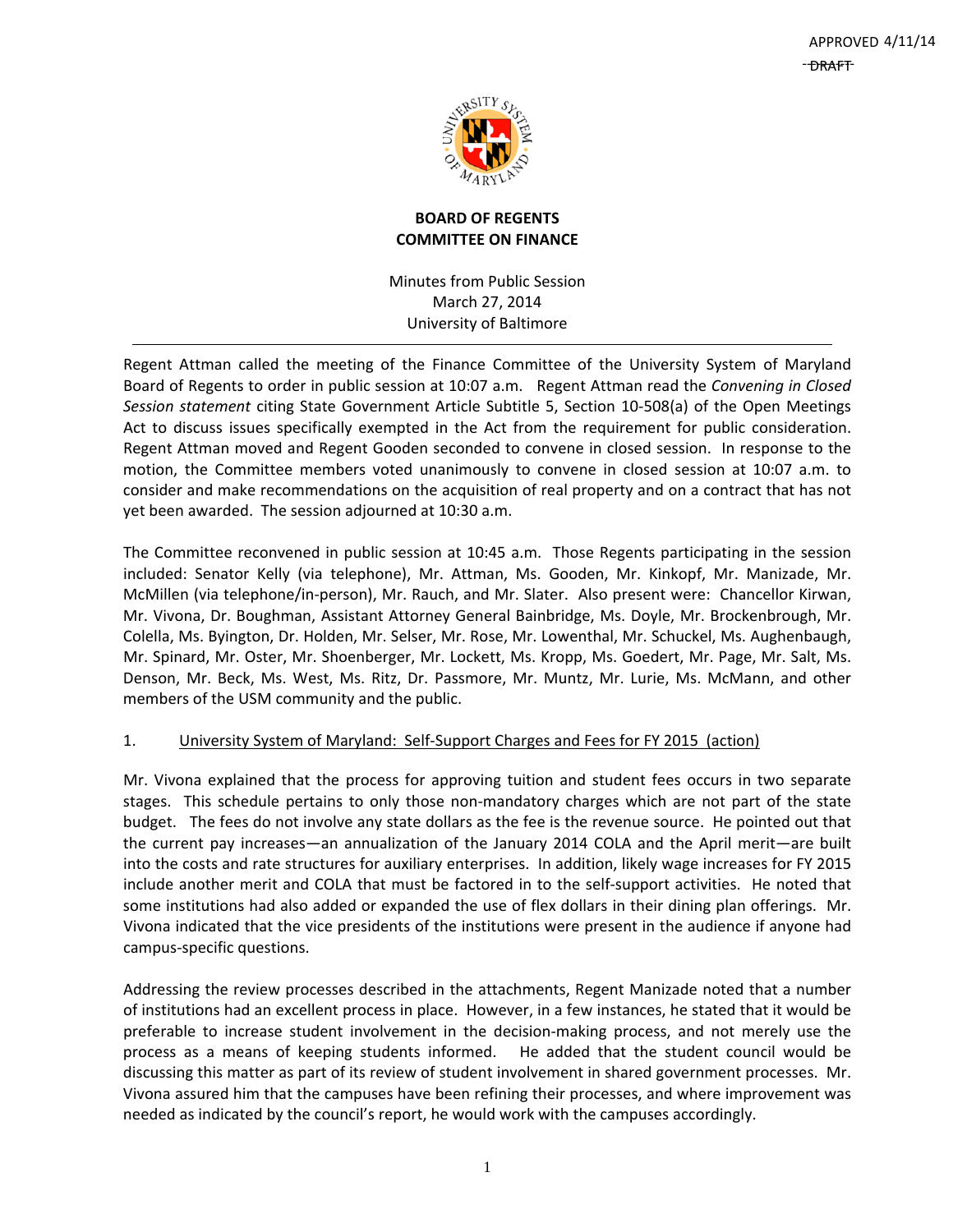## **The Finance Committee recommended that the Board of Regents approve the proposed self‐support charges and fees for FY 2015 as set forth in the item's schedule.**

(Regent Kinkopf moved recommendation, Regent Manizade seconded, unanimously approved)

## 2. Biennial Exempt Market Salary Survey Report and FY 2015 ‐ 2016 Structures Adjustment (action)

Mr. Vivona summarized the item. He noted that every two years the USM surveys the market to determine whether the salaries are competitive or not with the employment market. This structure covers all exempt employees—those not covered by the FLSA—contingent or regular status. In the alternating years, the nonexempt market is surveyed. The system is designed to be a lead/meet/lag system. As such, the USM often finds itself with a recommendation to adjust up to the market. In this round, the implementation cost for an overall salary structure adjustment of 8.7% will be approximately \$386,000. The salaries of those staff that fall below the new minimums of the salary scale will be increased up to the new minimums of each range. The selection of the proposed Option 2 will also move to alleviate compression issues in the lower pay ranges. Recent COLA and merit increases will help to restore the USM's overall place in the market with a return to competitive salaries. Regent Gooden asked how the increases were accounted for in the budget. Mr. Vivona responded that the implementation for year one would involve flexible funds in the operating budget and that in subsequent years the salaries fall in the mandatory costs budget. Regent Slater inquired about University of Maryland, Baltimore's use of a separate scale. Mr. Vivona replied that originally several institutions utilized the traditional structure, but many had gravitated over to the wide band structure. On the other hand, UMB finds that as an academic health center, the traditional structure continues to meet its needs.

## **The Finance Committee recommended that the Board of Regents approve Option 2 to adjust the USM Exempt Staff Salary Structures, effective during the first full pay period of FY 2015 following the implementation of staff merit increases.**

(Regent Gooden moved recommendation, Regent Slater seconded, unanimously approved)

# 3. University of Maryland, Baltimore County: Food Service Contract Renewal (action)

Mr. Vivona stated that UMBC is seeking the Board's approval to renew its on‐going food service contract with its current provider, Chartwells. As a renewal, the campus is pleased with the provider. The renewal contains a 2.2% increase over the current year in line with the CPI and the contract. Mr. Lowenthal, UMBC's associate vice president, said that their student diners are very satisfied with the food service.

**The Finance Committee recommended that the Board of Regents approve for UMBC the renewal of** the contract with Compass Group USA by and through its Chartwells Division for a term of one year as **described in the item.**

(Regent Gooden moved recommendation, Regent Kinkopf seconded, unanimously approved)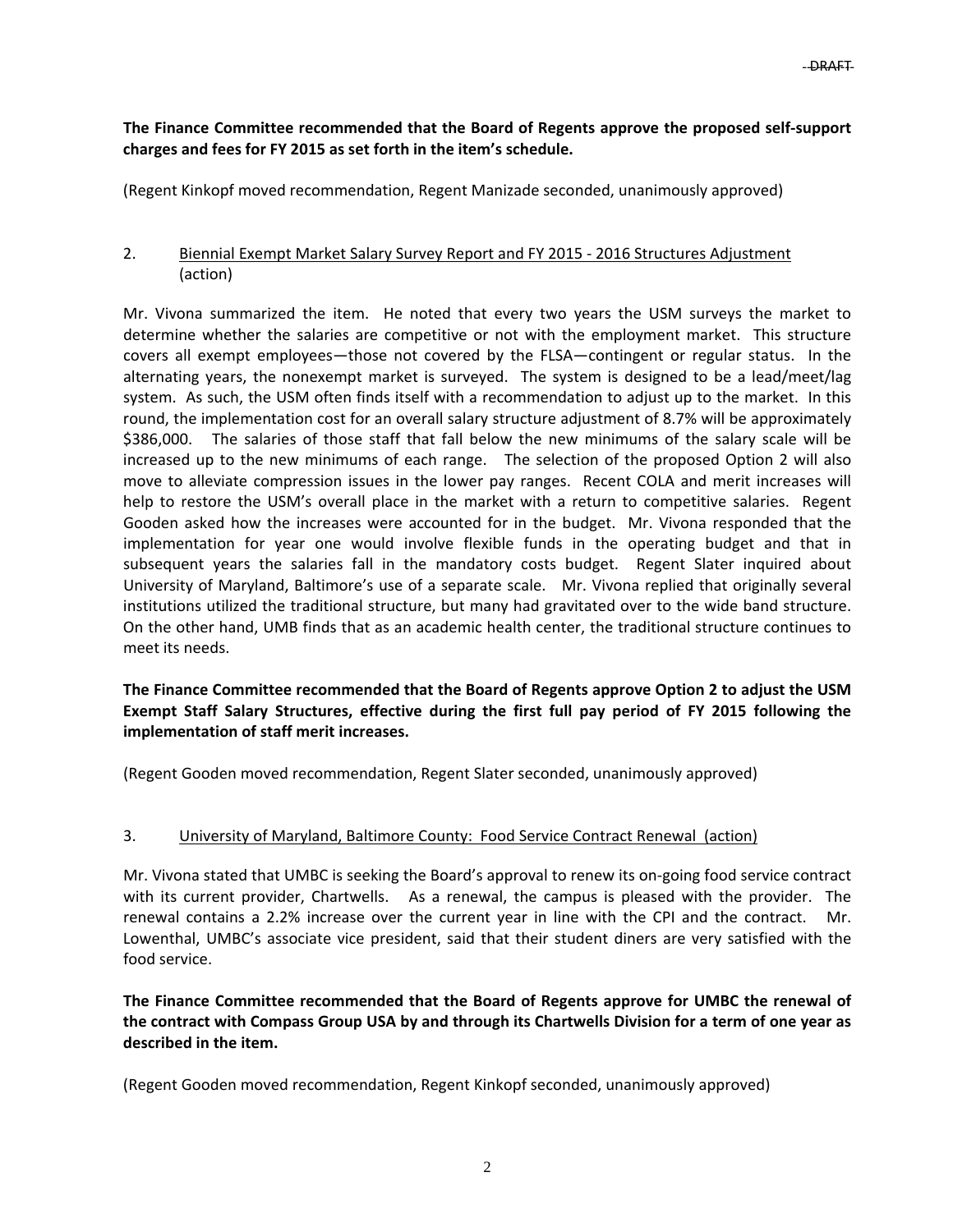### 4. Frostburg State University: Ground Lease to Cellco Partnership for Verizon Wireless Cell Tower Installation and Service (action)

Mr. Vivona summarized the item. Frostburg is seeking approval to put in place a ground lease with Cellco for the purpose of the company locating a cell tower on the campus edge. The contract would generate a modest amount of revenue from Cellco, and any other cell firms that co-locate. The installation of such a tower would improve the cell signal coverage on the campus itself.

**The Finance Committee recommended that the Board of Regents approve for Frostburg State University the execution of a ground lease to Cellco Partnership doing business as Verizon Wireless** under the terms and conditions described in the item for an initial term of 10 years with one 10-year **renewal option; and, delegate to Chancellor the authority to execute, after appropriate legal review by the Office of the Attorney General, all required documentation consistent with the University System of Maryland Policy and Procedures on the Acquisition and Disposition of Real Property. The University shall continue to work with the USM Office of the Chief Operating Officer/Vice Chancellor for Administration and Finance during the leasing process.** 

(Regent Slater moved recommendation, Regent Gooden seconded, unanimously approved)

## 5. University of Maryland, Baltimore: Extension of Term of Ground Lease in the UMB BioPark for Development of a Hotel and Park (action)

Mr. Vivona introduced the item, explaining that there are plans to have a hotel developed on the BioPark site to serve families who relocate to the area during patient treatment at the Maryland Proton Treatment Center. To make the development of a hotel financially feasible, it is necessary to extend the ground lease on the parcel by 28 years, for a total period of 78 years. The hotel is expected to have 60‐ 70 beds. Mr. Vivona indicated that hotel would be wholly private and that the University would not have an ownership role.

**The Finance Committee recommended that the Board of Regents authorize the University of Maryland, Baltimore to negotiate an amendment to its ground lease with the RPC for the purpose** described in the item. The execution of the terms and conditions of any such amendment are subject to **the review and approval of the Chancellor on the recommendation of the Chief Operating Officer/Vice Chancellor for Administration and Finance. The Board further delegated to the Chancellor the authority to execute, after appropriate legal review, all documentation required to amend the ground lease, consistent with the University System of Maryland Policy and Procedures on the Acquisition and Disposition of Real Property.** 

(Regent Kinkopf moved recommendation, Regent Gooden seconded, unanimously approved)

### 6. University of Maryland, Baltimore: Dental Student Clinics Management Contract (action)

Mr. Vivona stated that UMB seeks to award the third option of a contract to U.M. FDSP Associates for the day-to-day operations of the student dental clinics. This group is not-for-profit and has been running the clinics for years. He indicated that there are similar clinics on the medical side. Mr. Vivona explained that Chairman Shea had asked that UMB take a closer look at other options for managing the clinics. After a campus review, it appears that due to several factors—a self‐support not‐for‐profit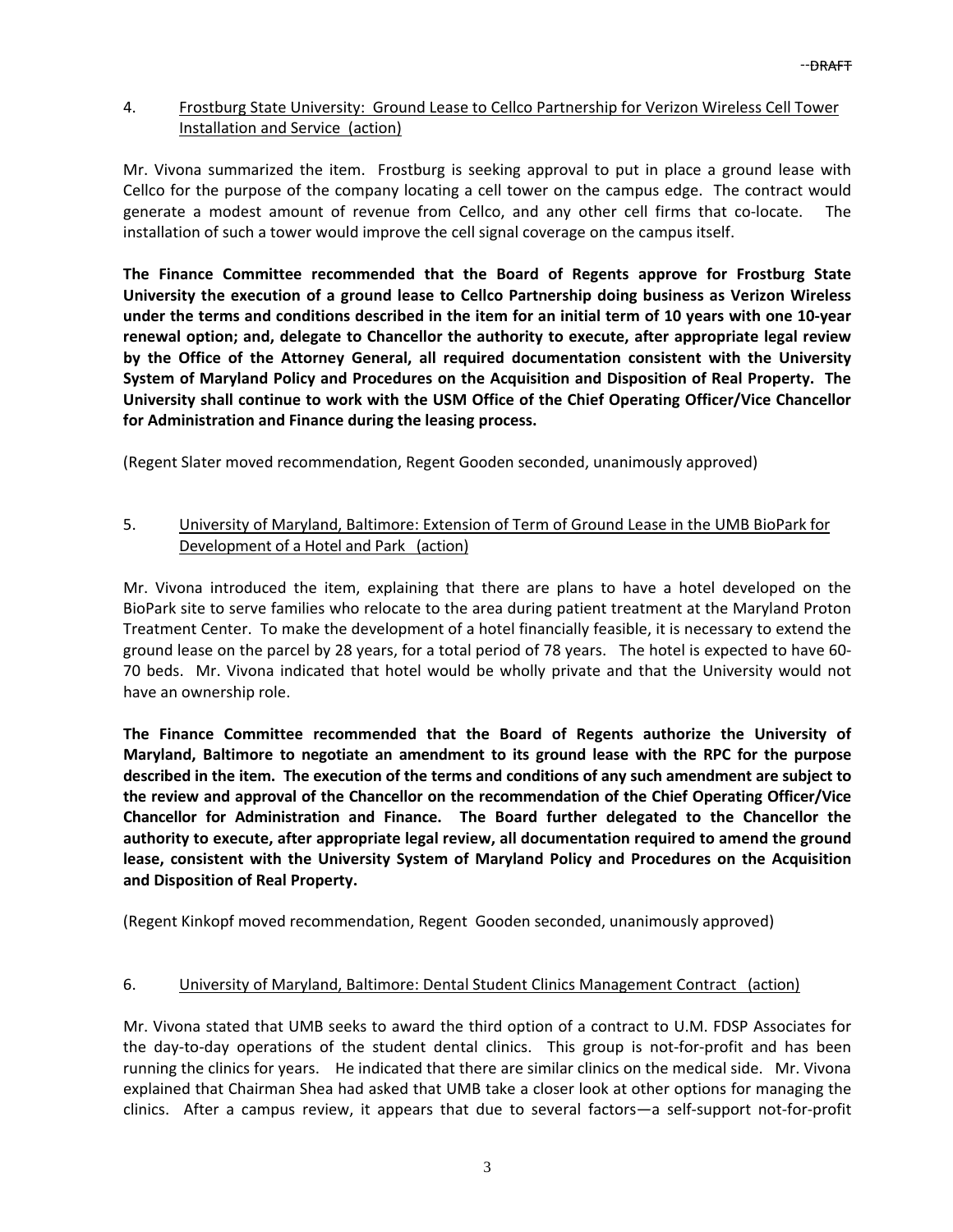entity, the contract expends what it takes in, not wanting to reduce salaries of those working in the clinic—FDSP appears to be the best value choice and stands up to the test of privatization.

### **The Finance Committee recommended that the Board of Regents approve for UMB the request for contract renewal with U.M. FDSP Associates, P.A. as described in the item.**

(Regent Rauch moved recommendation, Regent Manizade seconded, unanimously approved)

## 7. University of Maryland, Baltimore: Future Development of UMB Properties known as Drovers (information)

Mr. Vivona provided an update on UMB's Drovers development. The purpose of the item is to inform the Board of the University's intent to do an RFP for the development of the property. The University plans to take an arm's length approach and would put a ground lease in place with a selected developer. The ground lease would specifically prohibit the following uses of the property—stand‐alone bars, liquor stores, adult entertainment, and gambling. The University would return to the Board for approval at future time once it has selected a developer and negotiated a ground lease.

## 8. Waiver of Certain Residency Requirements for Relocating Employees of AstraZeneca/MedImmune (action)

Mr. Vivona summarized the item. With the recent designation of MedImmune as an AstraZeneca research center, there will be an influx of 300 jobs to the State of Maryland. This provision will waive the one year residency requirement with regard to in‐state rates for any affected employees and his/her family. Mr. Attman noted that it was an excellent resolution and could have been considered as an economic development item as well. Mr. Vivona went on to say that as other circumstances arise, the System may continue to handle the matters as one-offs or formulate a more general policy. While the cost is expected to be diminutive, the benefit is substantial. He added that the tax impact will be about 50-fold to the State. Chancellor Kirwan remarked that several USM institutions have entered into a very significant collaboration with MedImmune.

## **The Finance Committee recommended that the Board of Regents approve the resolution granting a waiver of certain residency requirements for a two‐year period effective April 11, 2014.**

(Regent Gooden moved recommendation, Regent Rauch seconded, unanimously approved)

# 9. Capital Budget: Brief Presentation and Discussion (information)

As one outcome of the annual Capital Workshop held in May, the Committee heard a brief presentation regarding the capital budget from Mr. Vivona and Mr. Beck. This was the second of a two‐part series and it focused on the System Funded Construction Program. These presentations are intended to help set up the more detailed discussion at the upcoming May Capital Workshop. Mr. Beck described the role of the SFCP in meeting the demand for student housing, attracting and retaining students, and supplementing the State's investment in academic facilities. During the presentation, Mr. Beck described the important role that on-campus housing communities provide in relation to student graduation rates. He pointed out that student housing is a continuing issue for the System and will be a workshop discussion item. Other considerations in the SFCP include student centers and dining,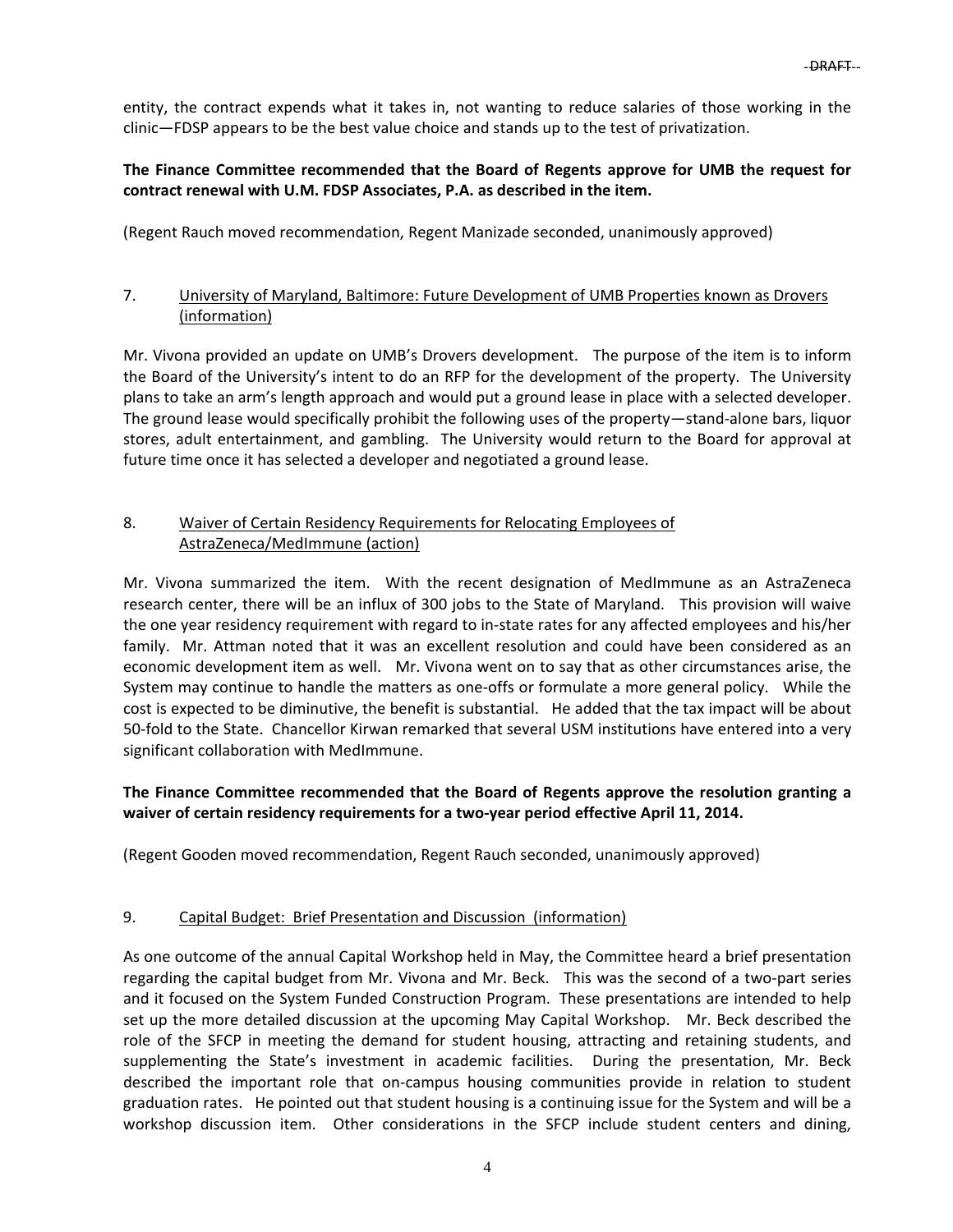recreational and athletic facilities, and parking. He reminded everyone that SFCP projects must be financially feasible and able to pay for themselves over time.

Referencing a recent report on the decline of the residential student, and in light of the enrollment challenges, Regent McMillen asked about the long‐term implications of student housing development. Mr. Vivona responded that the USM had undertaken two strategies in that regard. First, a conscious effort was made to diversify "who pays" —essentially the PPP initiative. In theory, twelve years ago a strategic choice was made to offload risk to the private sector. He recognized that several institutions— UMCP, Towson, and SU—are seen as good bets by the private sector. Second, facilities have been built apartment style, versus typical dormitory style, and that action has expanded the flexibility of uses for the properties. Mr. Vivona continued on to say that unfortunately financing rates for PPP projects are now 200‐250 basis points greater than USM funded projects resulting in costs that are too high to pass along in student rental fees. He acknowledged that in terms of Frostburg and Coppin, where the private sector has been unwilling to take on the risk, there is a discussion that the Board needs to engage. Regent Attman agreed, specifically pointing out the matters of substandard off‐campus housing offerings at Frostburg, and the difference of an on‐campus versus off‐campus student experience at Coppin.

Lastly, Mr. Vivona indicated that fund balance would be another topic for discussion at the Capital Workshop. Over the last eighteen months there have been tremendous hits on the funds balance, combined with a deep pipeline of projects. He added that operating margins at institutions have been getter smaller and that too is having an impact on the fund balance. In closing, Senator Kelly impressed upon his colleagues that it is very important that all Board members, where possible, make a point to attend the workshop.

### **The capital budget presentation was for information and discussion purposes.**

### 10. University System of Maryland: Review of Capital Improvement Projects (information)

Mr. Beck indicated that the report is updated twice a year. The report provides a summary of the overall activity on Board approved projects over the last six months. He then asked for any specific questions. Regent Slater inquired about the status of the police building in Frostburg. Mr. Beck replied that the Senate had advanced the funding (in response to the Governor's budget where the project had been moved out a year), and the House was meeting later in the day. Regent Slater also asked about the new education building. Mr. Beck said the facility was not in the current year and would be part of the upcoming CIP conversation.

### **The report was accepted for information and discussion purposes.**

### 11. 2013 USM Dashboard Indicators (information)

Dr. Passmore presented the Dashboard Indicators (DBIs), a product of the Board which began in the E&E Committee and is now a mature project. The DBIs provide the regents with a single look across the USM. Dr. Passmore referred to the indicators as "a general barometer of where we are." The program has now moved to an electronic form, so anyone seeking information can go to the website or Board portal for the latest DBIs. Key positive trends include the effectiveness of community college transfers and the strength of upper division STEM enrollment. The latter is a leading indicator of the progress on the USM's commitment to increase STEM degrees. Regent Slater asked about providing some percentages on the document, to make it easier to compare. Regent Gooden asked about the classroom utilization rate, in terms of the upcoming capital budget submission and review. Mr. Vivona